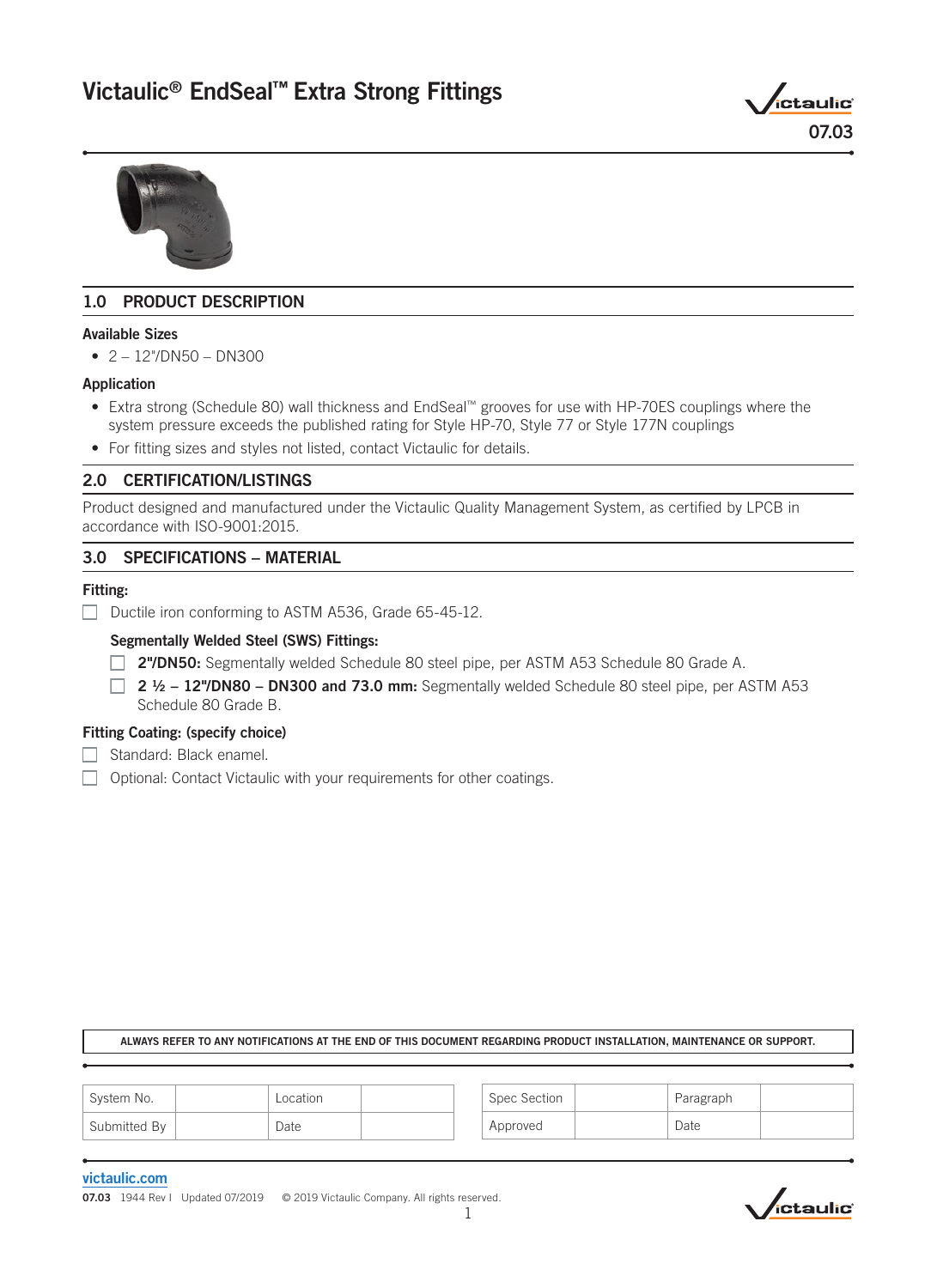# 4.0 DIMENSIONS

|                    |                                      | $\overline{C}$<br>$E_{E}^{0}$ | $\left \right. \leq C$ to E $\left. \right\rangle$ | $C$ to $E$<br>$\overline{C}$<br>to E |                   |                   | $\blacktriangleright$ C to E $\blacktriangleright$<br>$\overline{C}$<br>$\frac{1}{\sqrt{2}}$ |                  | $\prec$ C to E $\succ$<br>$\begin{array}{c}\n\bullet \\ \bullet \\ \bullet\n\end{array}$ |                         |                   |
|--------------------|--------------------------------------|-------------------------------|----------------------------------------------------|--------------------------------------|-------------------|-------------------|----------------------------------------------------------------------------------------------|------------------|------------------------------------------------------------------------------------------|-------------------------|-------------------|
| <b>Size</b>        |                                      | <b>No. 62-ES</b>              |                                                    | No. 63-ES                            |                   | <b>No. 64-ES</b>  |                                                                                              | <b>No. 35-ES</b> |                                                                                          | <b>No. 60-ES</b>        |                   |
|                    |                                      | 90° Elbow                     |                                                    | 45° Elbow                            |                   | <b>Tee</b>        |                                                                                              | <b>Cross</b>     |                                                                                          | <b>End Cap</b>          |                   |
|                    |                                      |                               | Weight                                             |                                      | Weight            |                   | Weight                                                                                       |                  | Weight                                                                                   |                         | Weight            |
| <b>Nominal</b>     | Actual<br>Outside<br><b>Diameter</b> | C to E                        | Approx.<br>(Each)                                  | C to E                               | Approx.<br>(Each) | C to E            | Approx.<br>(Each)                                                                            | C to E           | Approx.<br>(Each)                                                                        | "T"<br><b>Thickness</b> | Approx.<br>(Each) |
| inches             | inches                               | inches                        | Ib                                                 | inches                               | $\mathsf{lb}$     | inches            | $\mathsf{I}^{\mathsf{b}}$                                                                    | inches           | $\mathsf{lb}$                                                                            | inches                  | lb                |
| <b>DN</b>          | mm                                   | mm                            | kg                                                 | mm                                   | kg                | mm                | kg                                                                                           | mm               | kg                                                                                       | mm                      | kg                |
| $\overline{2}$     | 2.375                                | $3.25$ (d)                    | 2.5                                                | 2.00                                 | 1.8               | $3.25$ (d)        | 3.5                                                                                          | 3.38             | 3.9                                                                                      | $0.59$ (d)              | 0.6               |
| <b>DN50</b>        | 60.3                                 | 83 <sub>(d)</sub>             | 1.1                                                | 51                                   | 0.8               | 83 <sub>(d)</sub> | 1.6                                                                                          | 86               | 1.8                                                                                      | 15(d)                   | 0.3               |
| 2 <sub>1/2</sub>   | 2.875                                | 3.75                          | 5.0                                                | 2.25                                 | 2.9               | 3.75              | 7.9                                                                                          | 3.88             | 6.6                                                                                      | $0.59$ (d)              | 0.9               |
|                    | 73.0                                 | 95                            | 2.3                                                | 57                                   | 1.3               | 95                | 3.6                                                                                          | 99               | 3.0                                                                                      | 15(d)                   | 0.4               |
| $\overline{3}$     | 3.500                                | 4.25                          | 6.0                                                | 2.50                                 | 4.3               | 4.25              | 16.0                                                                                         | 4.38             | 14.2                                                                                     | $0.59$ (d)              | 1.5               |
| <b>DN80</b>        | 88.9                                 | 108                           | 2.7                                                | 64                                   | 1.9               | 108               | 7.3                                                                                          | 111              | 6.4                                                                                      | 15(d)                   | 0.7               |
| $\overline{4}$     | 4.500                                | 5.00                          | 10.3                                               | 3.00                                 | 8.5               | 5.00              | 23.5                                                                                         | 5.00             | 15.8                                                                                     | $0.64$ (d)              | 3.1               |
| <b>DN100</b>       | 114.3                                | 127                           | 4.7                                                | 76                                   | 3.9               | 127               | 10.7                                                                                         | 127              | 7.2                                                                                      | 16(d)                   | 1.4               |
| 6                  | 6.625                                | 6.50                          | 27.2                                               | 3.50                                 | 16.5              | 6.50              | 27.0                                                                                         | 6.50             | 46.0                                                                                     | $0.64$ (d)              | 5.8               |
| <b>DN150</b>       | 168.3                                | 165                           | 12.3                                               | 89                                   | 7.5               | 165               | 12.2                                                                                         | 165              | 20.9                                                                                     | 16(d)                   | 2.6               |
| 8<br><b>DN200</b>  | 8.625<br>219.1                       | $^{+}$                        | $^{+}$                                             | $+$                                  | $\ddot{}$         | 9.25<br>235       | 35.0<br>15.9                                                                                 | $^{+}$           | $^{+}$                                                                                   | $0.84$ (d)<br>21(d)     | 12.0<br>5.4       |
| 10<br><b>DN250</b> | 10.750<br>273.0                      | $+$                           | $+$                                                | $\! + \!\!\!\!$                      | $\! +$            | $+$               | $^{+}$                                                                                       | $^{+}$           | $\! +$                                                                                   | $0.84$ (d)<br>21(d)     | 23.6<br>10.7      |
| 12<br><b>DN300</b> | 12.750<br>323.8                      | $^{+}$                        | $+$                                                | $^{+}$                               | $^{+}$            | $^{+}$            | $^{+}$                                                                                       | $^{+}$           | $^{+}$                                                                                   | $0.86$ (d)<br>22(d)     | 38.5<br>17.5      |

+ Contact Victaulic for details.

NOTE

• All fittings are segmentally welded steel unless otherwise noted with a (d) for ductile iron.

07.03 1944 Rev I Updated 07/2019 © 2019 Victaulic Company. All rights reserved.